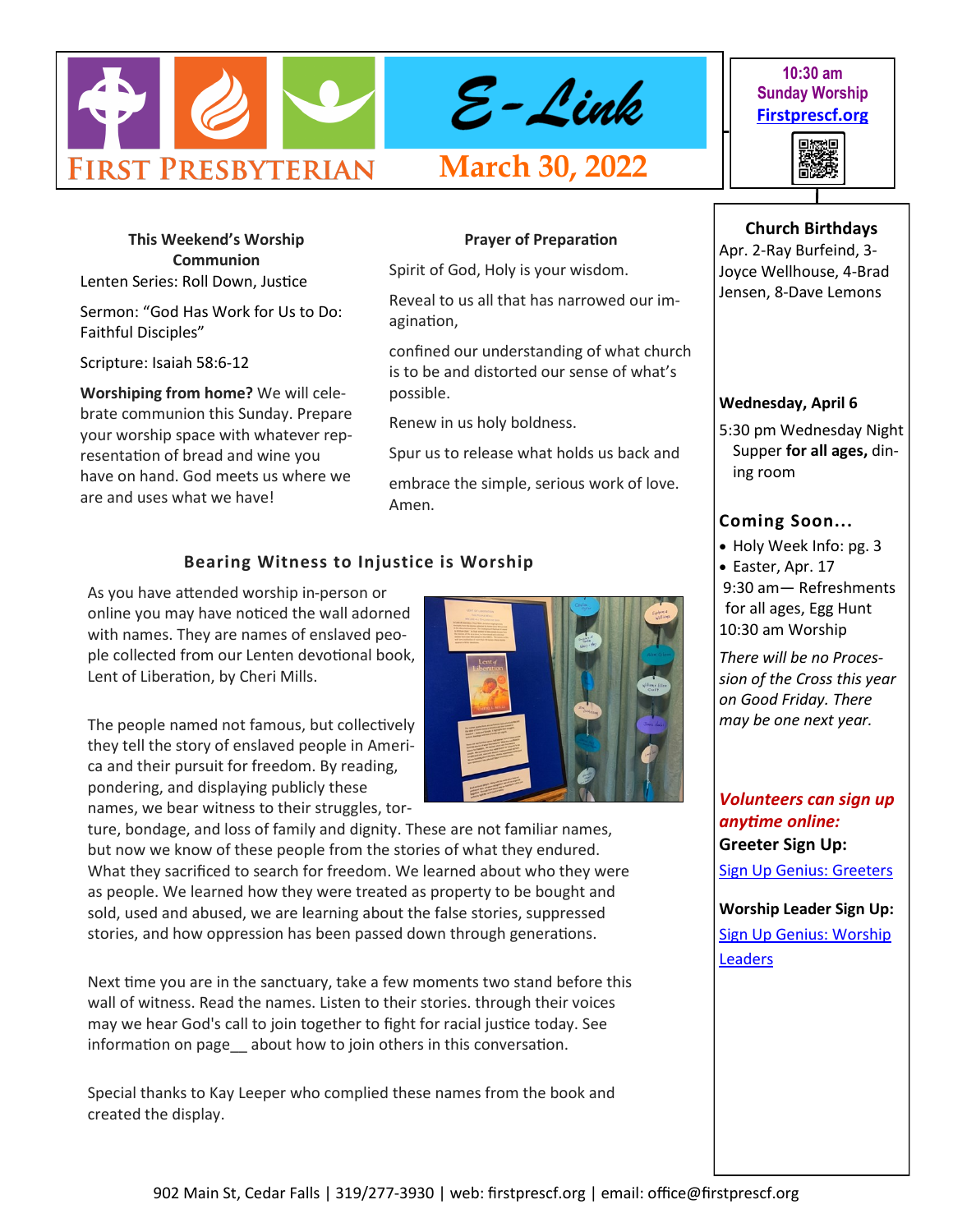# **Thanks for serving last week:**

**Guest Preacher:** Rev. Betsy Thompson

**Worship Leader:** Nancy Hoppe

**Videographer:** Gary Clark

**Computer Operator:** Scott Connolly

**Praise Team:** Dave Luck, Kirk Eastman, Connie Herbon, Brad Jensen, Brad Braley

**Kitchen Cleaning:** Shirley Hill, Margaret Clark, Jill Mortenson, Dot Clausen, Jeverna Mulligan, Michelle Luzaich, Sue Weinberg, Jean Boller, Jane Seeley

# **This week's schedule**

# **Wednesday, March 30**

6:30 pm "Lent of Liberation" Devotional Reflection Series, dining room

7:30 pm Easter Choir Rehearsal, sanctuary

# **Saturday, April 2**

9:30 am Sarah Circle, classroom

#### **Sunday, April 3**

10:30 am Worship with Communion, sanctuary -SHINE breakout sessions

# **Tuesday, April 5**

6:30 pm CYF Team, dining room

# **Wednesday, April 6**

- 10:00 am Working for Justice, Zoom
- 5:30 pm Wednesday Supper and Shine Activities, dining room
- 6:30 pm "Lent of Liberation" Devotional Reflection Series, dining room
- 7:30 pm Easter Choir rehearsal, sanctuary

# **Thursday, April 7**

- 1:00 pm Esther Circle, dining room
- 5:30 pm Community Ministries, Zoom
- 6:00 pm White Ally Training, dining room

# **Covid Protocols at Church Starting April 1st if Community Spread Stays Low…**

- The kitchen will be open and available for use.
- Masking will become welcome, but not required.
- All other COVID-19 protocol will be lifted.

*Certain things will continue as they have proven helpful beyond Covid needs:*

- Facebook Live and Vimeo recordings of worship.
- Using screens and website for the Order of Worship.
- Collect offering at the door.

**\*note**: If the Covid situation changes, we will enact the necessary protocol for everyone's wellbeing.

# **The Shine Kids' Giving Box for Clothes**

During the March 20 Children's Chat, Pastor Julie encouraged our children to donate clothing, toys or similar items *in good condition* and leave them in the Giving Box on the hallway **table outside the Preschool Room**. We'd encourage this to just be a project for the children. Items will be collected during Lent until Easter Sunday.

# **Your Opportunities to Give:**

- Presbyterian Disaster Relief to Ukraine. Donate online [here](https://pma.pcusa.org/donate/make-a-gift/gift-info/DR000156/?appeal=PDA&package=UK22-PNS) or through our church, with "Ukraine" on the memo.
- One Great Hour of Sharing. Checks may be made payable to the church with "One Great Hour" on the memo.
- Northeast Iowa Food Bank's 2X Matching gifts expires on April 30. Checks should have 'Food Bank' on the memo.
- We still need campership donations for our kids to go to camp. The average fee is \$550. Donations can be made payable to our church with 'camp' on the memo. Children and Youth can learn more here: **[Summer Camp at](https://www.lakeshorecenteratokoboji.org/summer-camp.html)  [Lakeshore Center](https://www.lakeshorecenteratokoboji.org/summer-camp.html)**

# **Congratulations**

Congratulations to Jay & Allison Christine Koontz on the birth of a daughter, of Hazel Louise, on Mar. 17. John Koontz and Melody Brindle are her grandparents.

# **Membership Anniversaries**

Bonnie Smith: 4/5/1942 - 80 yrs.\* Richard & Maribelle Betterton: 4/22/2007 - 15 yrs. Doug & Connie Herbon: 4/22/2007 - 15 yrs. Tom & Jeverna Mulligan: 4/28/1977 - 45 yrs. *\* Bonnie Smith has the most years of membership.*

5:30 PM

**Anyone at the church on Wednesday, April 6 is welcome to attend the supper at 5:30 pm!!**

@ THE CHURCH **FAMILY FELLOWSHIP** ACTIVITY

**WEDNESDAY, APRIL 6** 

We hope you can join us for games, food, friends, and fun!